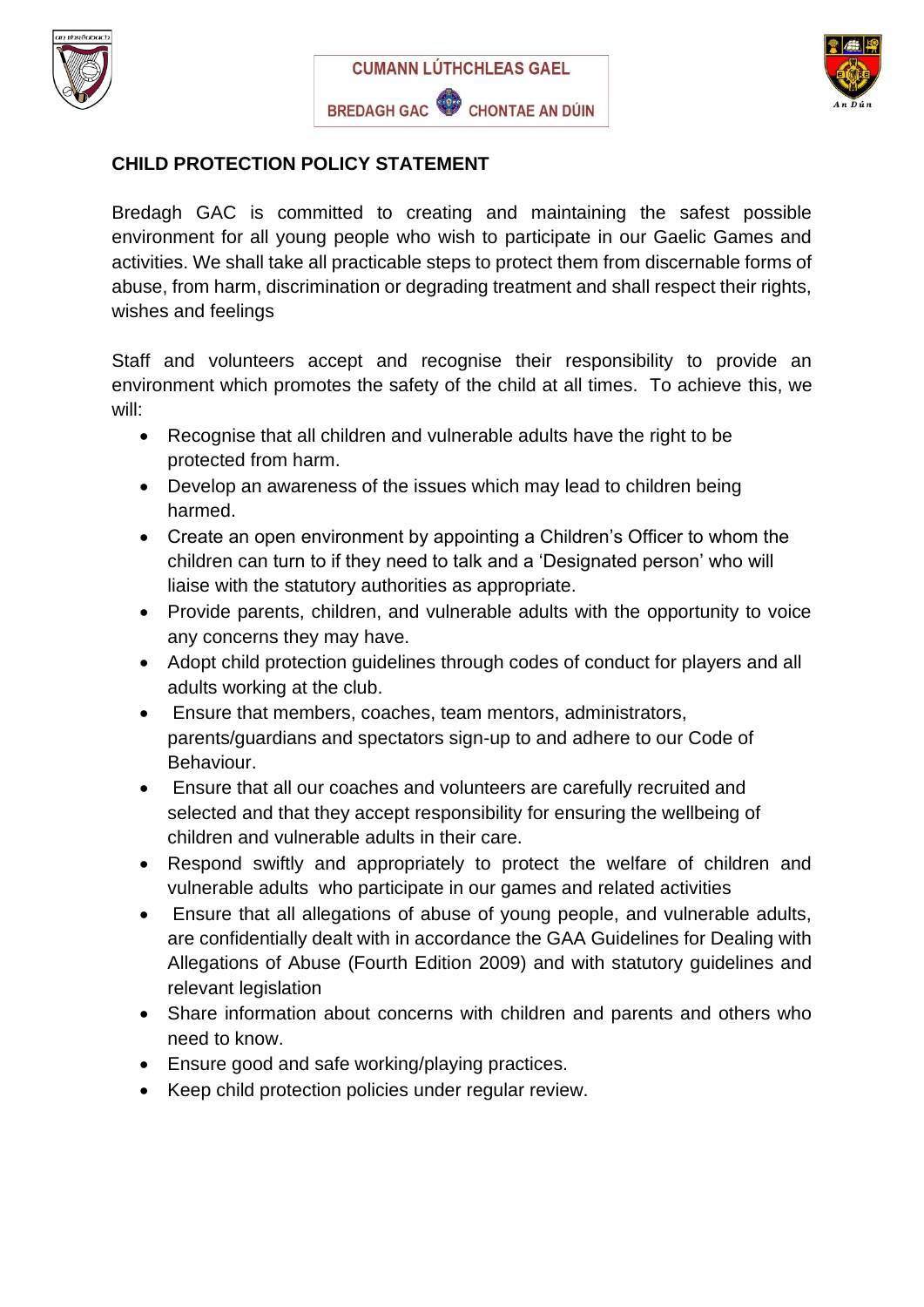





The Executive Committee of Bredagh GAC commit to ensuring that we follow the GAA Code of Best Practice in Youth Sport and the GAA Code of Behaviour for all Persons Working with Young People and Vulnerable Adults. We have nominated the following people in the position of Childrens' Officer and Designated Person respectively. Full training has been provided in order to ensure full implementation of the club Child Protection and safeguarding Policy.

| Signed: ________________________________ |                            | Date: Children's Officer |
|------------------------------------------|----------------------------|--------------------------|
|                                          |                            | Date: Designated Person  |
|                                          | Date: Chairperson          |                          |
|                                          | Date: __________ Secretary |                          |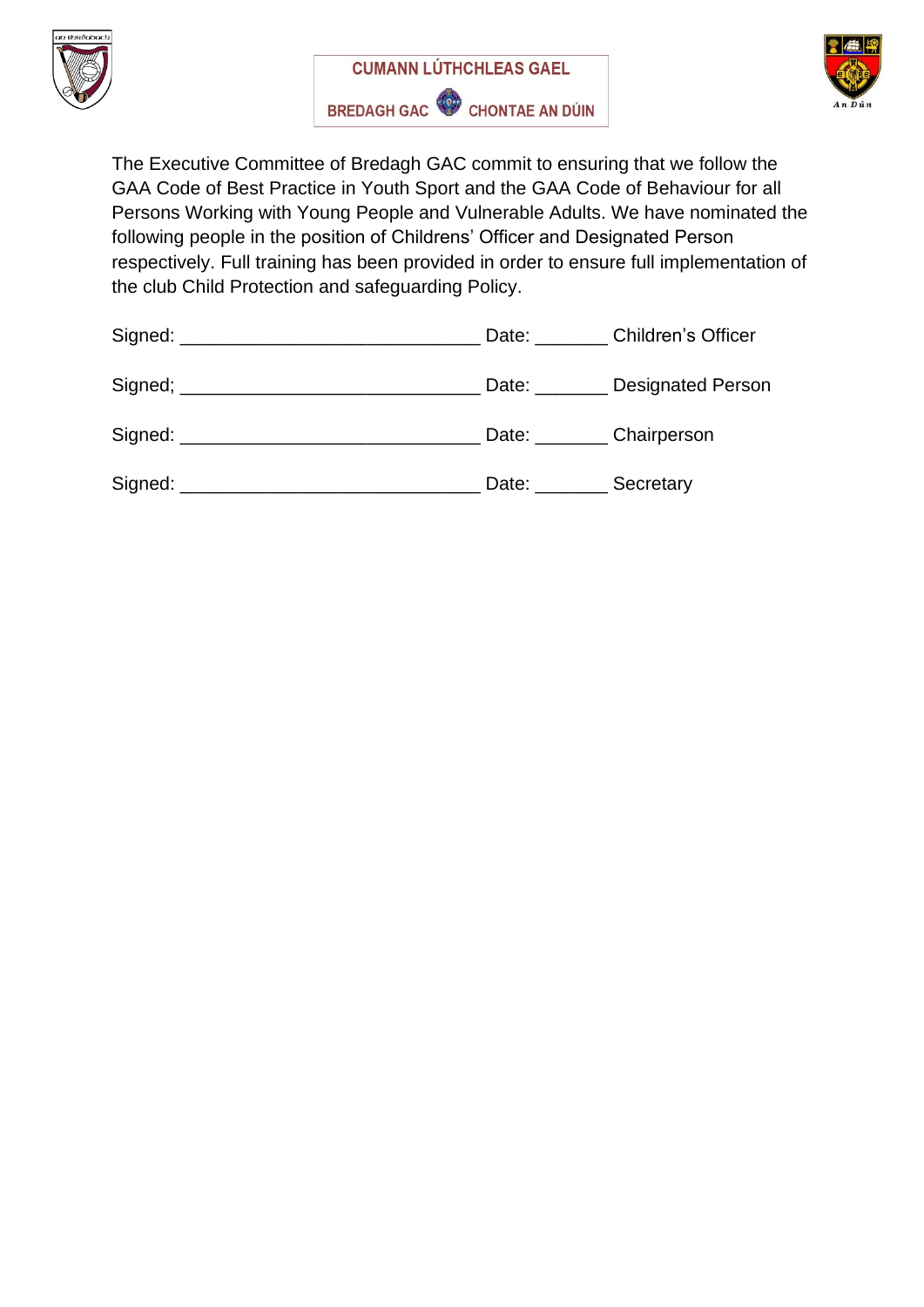#### Please print in A3



# Child Safeguarding Statement



**The Gaelic Athletic Associations (GAA, LGFA, Camogie, Handball and Rounders) in accordance with our Code of Behaviour (Underage), our policies, procedures and our legislative requirements have agreed this Child Safeguarding Statement, which is binding on all members and units of our Associations.**

The basic aims of the Gaelic Athletic Associations include fostering and developing our Gaelic Games and Irish cultural activities among young people and children. These games and related activities are organised and promoted by dedicated volunteers at Club,

County, Provincial and National levels withthe cooperation and support of an equally

dedicated cohort of staff all of whom are committed to the safeguarding of children and young people in our Association as we seek to create a safe environment for young people to grow and develop.

#### **PRINCIPLES TO SAFEGUARD CHILDREN FROM HARM**

This statement recognises that in accordance with legislation and with the requirements of our Codes and Rules that the welfare and interests of children are paramount in all circumstances. It aims to ensure that all children and young people have a positive, developmental and enjoyable experience of Gaelic Games and when participating in our activities that they do so, as far as is practicable, in a safe and enjoyable environment.

#### **RISK ASSESSMENT**

In preparing this statement we have completed a risk assessment of the potential for harm to children when they are participating in our games and attending our activities under the following headings:Club and Coaching Practices; Complaints & Discipline; Reporting Procedures; Facilities; Recruitment; Communications and General Risk of Harm.

To the right is a list of areas of risk identified and the list of procedures and policies that address these risks.

|  |  | <b>RISK IDENTIFIED</b> |  |  |
|--|--|------------------------|--|--|
|  |  |                        |  |  |

#### Risk of harm including assault, ill treatment orneglect of a child in a manner that seriously affects or is likely to seriously affect the child's health, development or welfare or sexual abuse of a child

activity and or an away trip Risk of harm of online abuse through social media

## **RISK IDENTIFIED PROCEDURE/POLICIES IN PLACE**

**Code of Behaviour (Underage) (QR code 1) Maintaining Good Practice and Behaviour(QR code 2)**Recruitment Policy Vetting Policy

#### Safeguarding Training Policy

**Guidance for Dealing with & Reporting Allegationsor Concerns of Abuse (QR code 3)**







Risk of harm of abuse when hosting Code of Behaviour (Underage)-Hosting, an<br>activity and or an away trip<br>Away Trips & Transport Code of Behaviour (Underage) Association Social Media Policy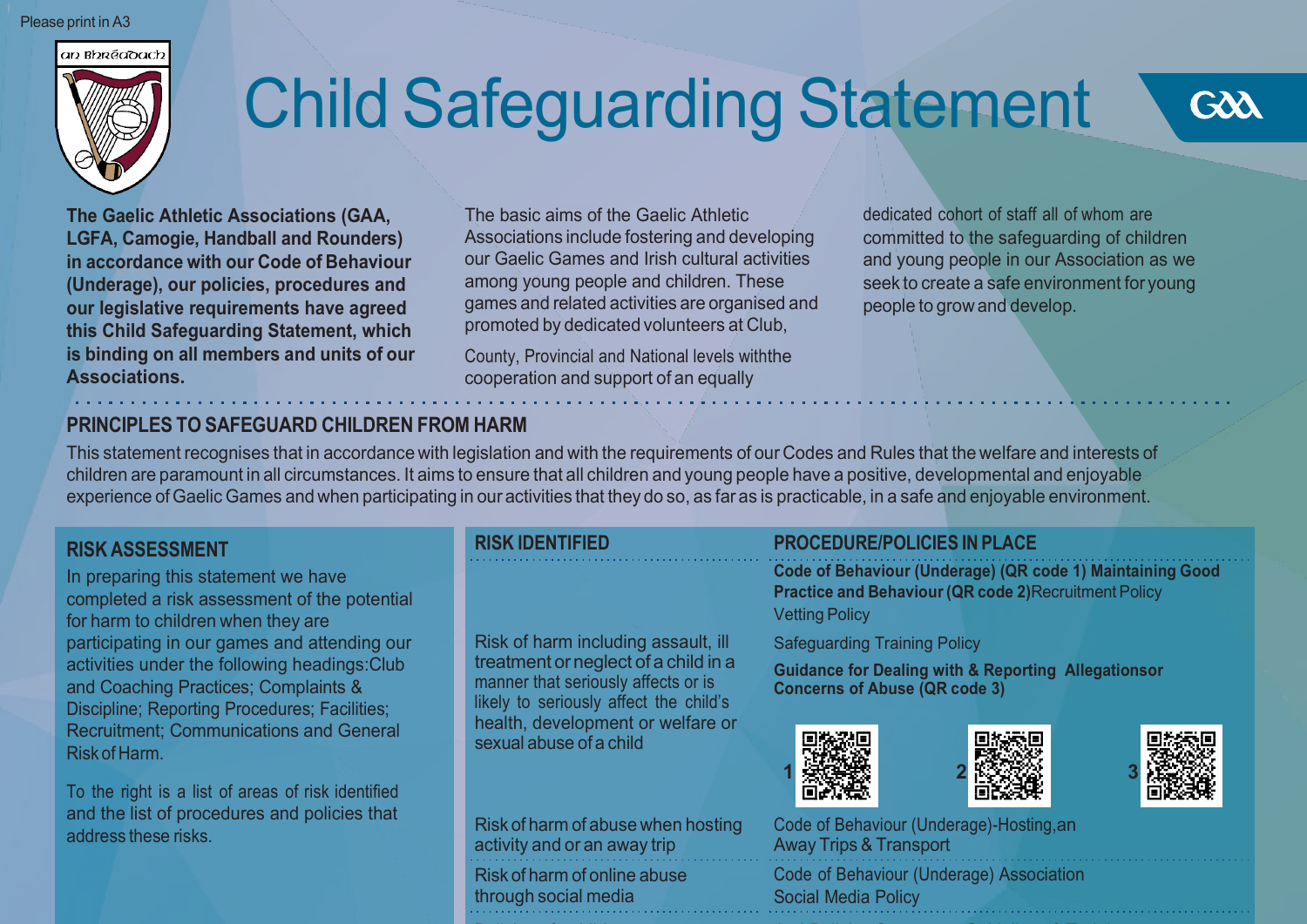





#### **Child Protection Procedures**

In accordance with Bredagh Child Protection Statement Bredagh GAC is committed to creating and maintaining the safest possible environment for all young people who wish to participate in our Gaelic Games and activities. We shall take all practicable steps to protect them from discernable forms of abuse, from harm, discrimination or degrading treatment and shall respect their rights, wishes and feelings

Staff and volunteers accept and recognise their responsibility to provide an environment which promotes the safety of the child at all times. To achieve this we will require all volunteers, coaches and administrators to follow the attached guidance and procedures.

#### **AWARENESS OF THE ISSUES**

Background knowledge in relation to child abuse, the general principles of child protection and the ability to recognise and respond to abuse are important issues. Of primary concern for Bredagh GAC is the issue of Child Protection of our young members within the operation of the club. However, being cognisant of the indicators of abuse in respect of young members caused by others outside the club, is of an equal importance for the safety and well being of that child.

#### **The Children (NI) Order 1995 formally recognises four types of abuse -**

**Physical** abuse is the deliberate physical injury to a child, or the wilful or neglectful failure to prevent physical injury or suffering. This may include hitting, shaking, throwing, poisoning, burning or scalding, drowning, suffocating, confinement to a room or cot, inappropriately giving drugs to control behaviour.

**Neglect** is the persistent failure to meet a child's physical and/or psychological needs, likely to result in significant harm. It may involve a parent or carer failing to provide adequate foods, shelter and clothing,failing to protect a child from physical harm or danger, failing to ensure access to appropriate medical care or treatment, lack of stimulation or lack of supervision. It may also include neglect of, or unresponsiveness to, child's basic emotional needs.

**Sexual** abuse involves forcing or enticing a child to take part in sexual activities, whether or not the child is aware of what is happening. The activities may involve physical contact, including penetrative or non penetrative acts. They may include non contact activities, such as involving children in looking at or the production of pornographic material or watching sexual activities, or encouraging children to behave in sexually inappropriate ways.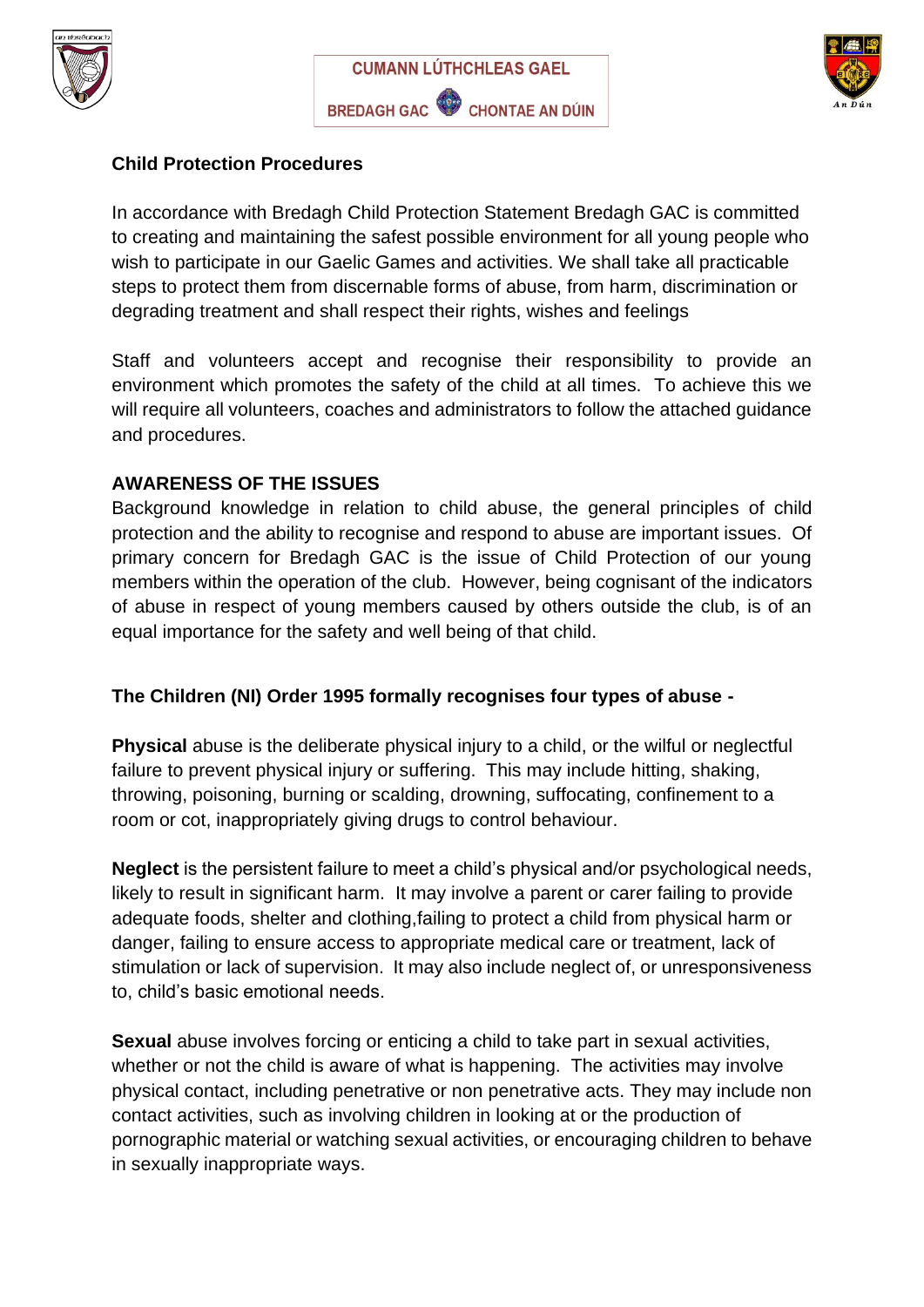





**Emotional** abuse is the persistent emotional ill treatment of a child such as to cause severe and persistent adverse effects on the child's emotional development. It may involve conveying to children that they are worthless or unloved, inadequate, or valued only insofar as they meet the needs of another person. It may involve causing children frequently to feel frightened or in danger, or the exploitation or corruption of children. Smothering a child's development through over-protection can also be a form of abuse. Some level of emotional abuse is involved in all types of ill treatment of a child, though it may occur alone. Domestic violence, adult mental health problems and parental substance misuse may expose children to emotional abuse.

In addition to these Bredagh GAC recognise that we have a responsibility to:

*"protect children from bullying and to have policies and procedures in places to do so" (see Bredagh GAC Bullying policy).* **Co-operating to Safeguard Children DHSS&PS, 2017**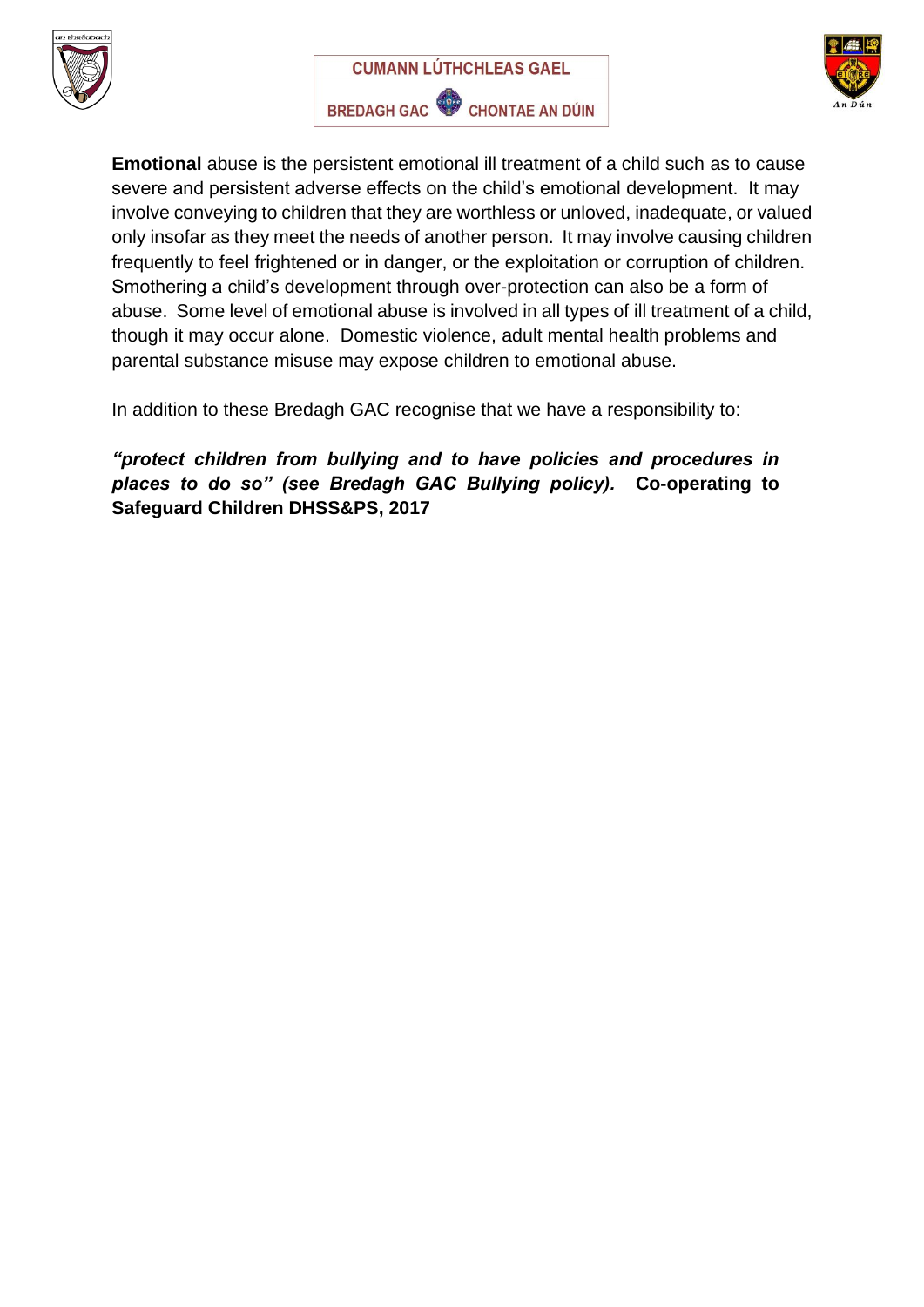





### **INDICATORS OF ABUSE**

The following is a list of some indicators of abuse, but it is not exhaustive:

| <b>PHYSICAL INDICATORS</b>                                        | <b>BEHAVIOURAL INDICATORS</b>                   |
|-------------------------------------------------------------------|-------------------------------------------------|
| Unexplained bruising in soft tissue areas<br>$\bullet$            | Unexplained changes in behaviour -<br>$\bullet$ |
| Repeated injuries                                                 | becoming withdrawn or aggressive                |
| <b>Black eyes</b><br>$\bullet$                                    | Difficulty in making friends<br>$\bullet$       |
| Injuries to the mouth<br>$\bullet$                                | Distrustful of adults or excessive              |
| Torn or bloodstained clothing<br>$\bullet$                        | attachment to adults                            |
| Burns or scalds<br>$\bullet$                                      | Sudden drop in performance                      |
| <b>Bites</b>                                                      | Changes in attendance pattern                   |
| <b>Fractures</b>                                                  | Inappropriate sexual awareness,                 |
| Marks from implements<br>$\bullet$                                | behaviour or language                           |
| Inconsistent stories/excuses relating to<br>$\bullet$<br>injuries | Reluctance to remove clothing<br>$\bullet$      |

#### **Guidelines for responding to a disclosure:**

#### *DO's*

- Stay calm.
- Take what is said to you seriously
- ask questions for the purpose of clarification only
- Listen & hear. Give the person time to say what they want
- Reassure them that they have done the right thing in telling and that it will be dealt with appropriately.
- Explain and ensure that the young person understands the procedures which will follow
- Record in writing what was said as soon as possible
- Report to someone else in the organisation "the designated person".
- Record your report.
- Treat all information received in a confidential manner

#### *DON'Ts*

- Panic.
- Promise to keep secrets.
- Enquire into the details of the abuse.
- Make a child repeat the story unnecessarily.
- make a judgmental statement about the allegation or the alleged abuser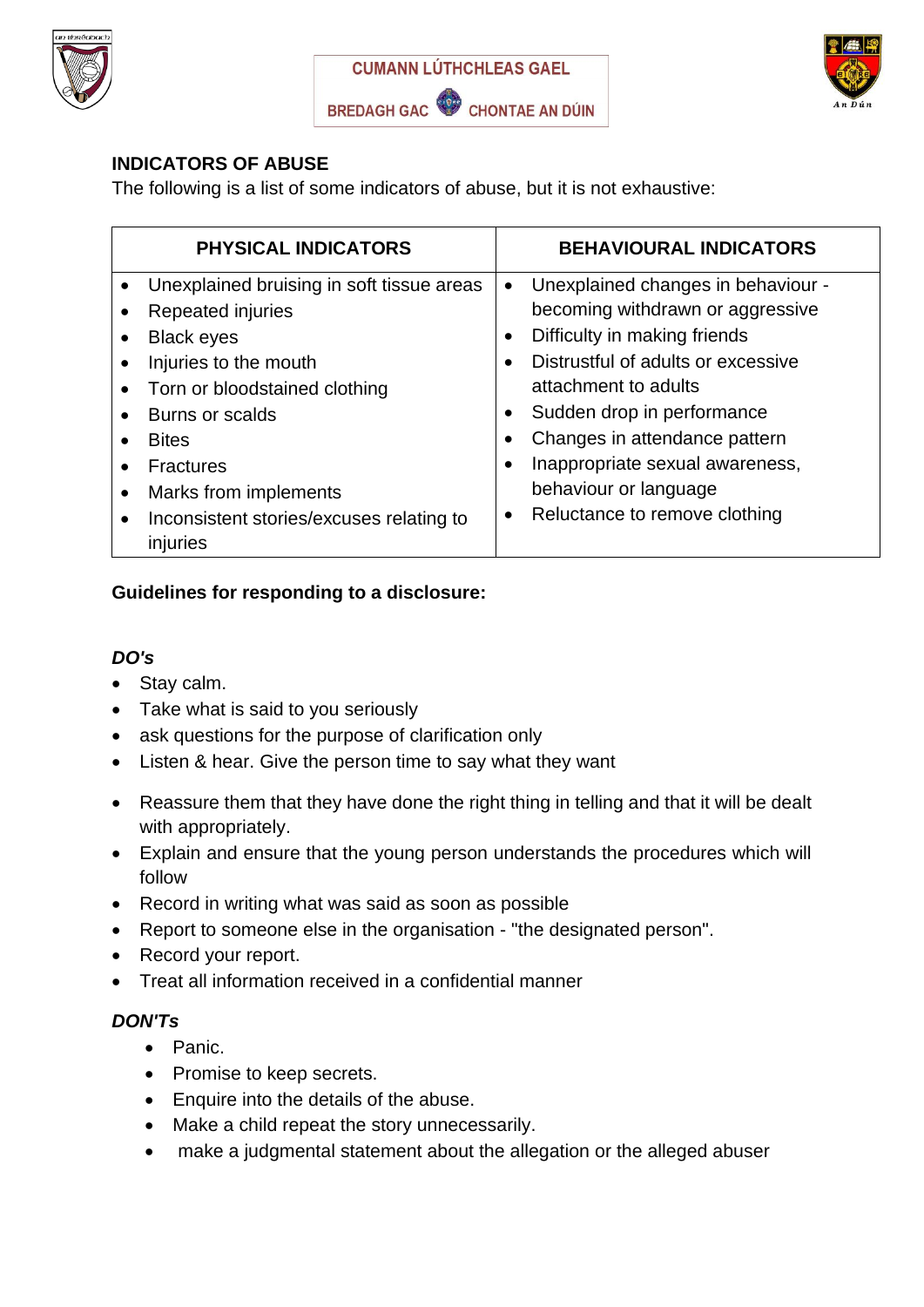





#### **GUIDELINES FOR REPORTING ALLEGATIONS/ INCIDENTS (An incident could be a child protection issue, theft, bullying, a child running away, abuse from a member of another team, etc.)**

- Record all incidents reported or observed on the attached Incident Form. (See Appendix 1)
- Be accurate and factual in the recording of disclosures or allegations.
- Check with the informant /young person to ensure that what has been heard and understood by you is accurate.
- If parents do not wish to have the allegation pursued it should be explained that for the purpose of protecting their own and other children that all allegations must be recorded and reported in line with GAA policy on this matter
- Discuss the incident with the designated person within 24 hours and give a copy of the report to the designated person.
- Do not discuss with anyone especially the person against whom an allegation may have been made and treat the information confidentially, sharing it only with persons who have a right know
- The designated person will be responsible for storing any report in a safe and secure environment
- Where reasonable grounds for concern have been established the Club Designated Person shall report the matter to the relevant authorities as a matter of urgency and to the relevant GAA Designated Person.

## **Anonymous Complaints**

Anonymous complaints can be difficult to deal with but should not be ignored. In all cases the safety and welfare of the child remains paramount and as such anonymous complaints should be followed up in a discreet manner. Any such complaints relating to possible abuse or other child protection concerns should be brought to the attention of the Designated Person.

Note: It is not the role of a Designated Person or anybody else in the GAA to commence investigation surrounding the allegations of abuse or to interview the person against who an allegation has been made or interview others that may have been subject to the allegation. This role shall be carried out by the statutory authorities in the relevant jurisdiction in which the Association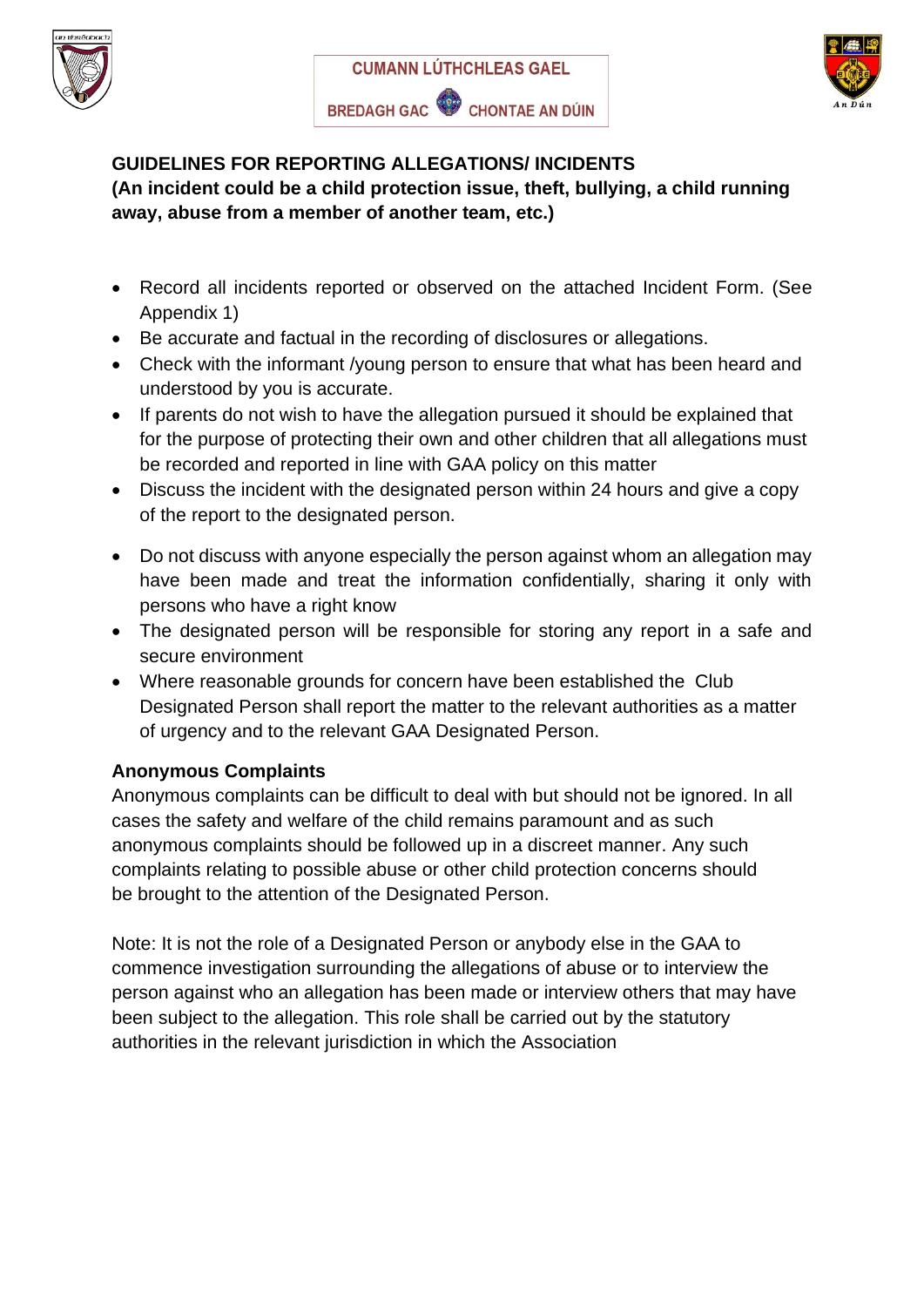





These brief guidelines should be read in conjunction with the following:

**Appendix 2 if the concern is about the behaviour of a member of Bredagh GAC Appendix 3 if concern is about possible abuse outside the organisation.**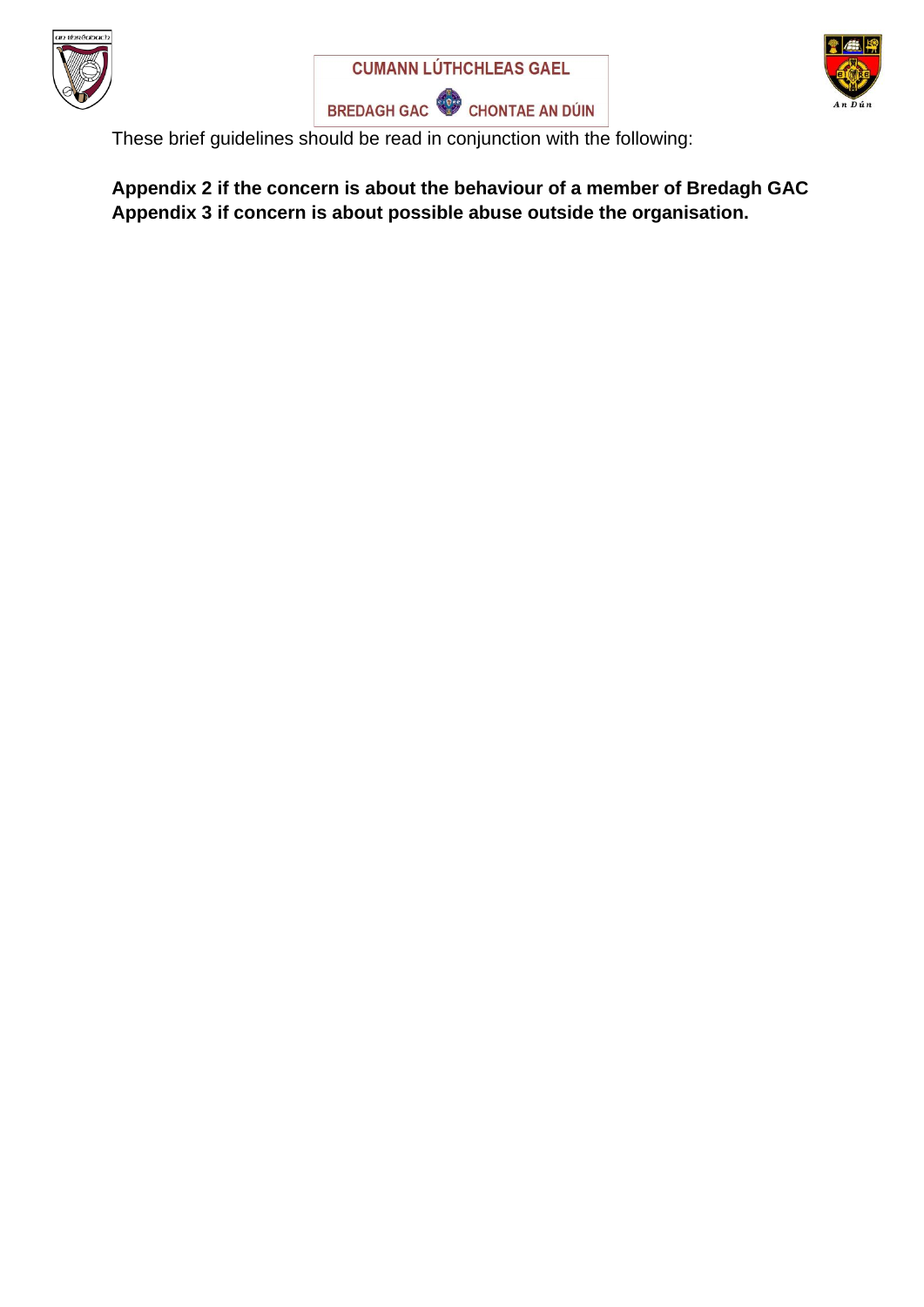





## **Bredagh GAC Child Protection Procedures**

| <b>Appendix 1</b><br><b>INCIDENT FORM</b> |     |                                                                                                                                  |  |
|-------------------------------------------|-----|----------------------------------------------------------------------------------------------------------------------------------|--|
| Club or Agency:                           |     |                                                                                                                                  |  |
| Your name:                                |     |                                                                                                                                  |  |
| Your position:                            |     |                                                                                                                                  |  |
| Child's name:                             |     |                                                                                                                                  |  |
| Child's address:                          |     |                                                                                                                                  |  |
|                                           |     | Parents/carers names and address:                                                                                                |  |
| School:                                   |     |                                                                                                                                  |  |
| Child's date of birth:                    |     |                                                                                                                                  |  |
| Date and time of any incident:            |     |                                                                                                                                  |  |
| Your observations:                        |     |                                                                                                                                  |  |
| if necessary)                             |     | Exactly what the child said and what you said:<br>(Remember, do not lead the child - record actual details. Continue on separate |  |
|                                           |     | Designated Officer Informed to complete as below                                                                                 |  |
| Action taken so far:                      |     |                                                                                                                                  |  |
|                                           |     | External agencies contacted (date & time)                                                                                        |  |
| <b>Police</b>                             | /no | If $yes - which:$                                                                                                                |  |
|                                           |     | Name and contact number:                                                                                                         |  |
|                                           |     | Details of advice received:                                                                                                      |  |
|                                           |     |                                                                                                                                  |  |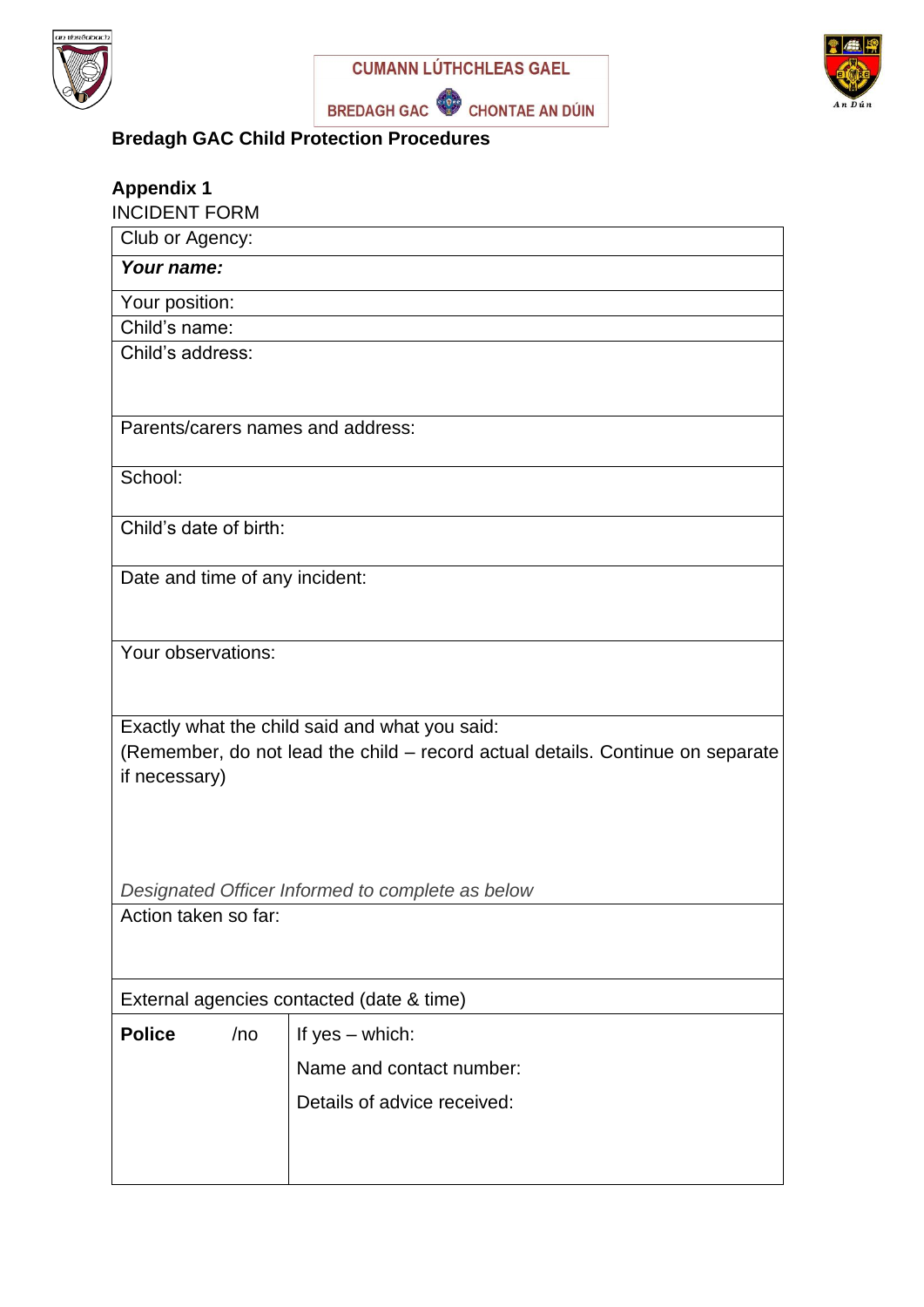

**CUMANN LÚTHCHLEAS GAEL** 

BREDAGH GAC CHONTAE AN DÚIN



| <b>Social services</b><br>/ no | If $yes - which:$<br>Name and contact number:<br>Details of advice received: |
|--------------------------------|------------------------------------------------------------------------------|
| <b>Governing Body</b>          |                                                                              |
| yes/                           |                                                                              |
| Local<br>Council/Education     | If $yes - which:$                                                            |
| Dept                           | Name and contact number:                                                     |
| no                             | Details of advice received:                                                  |
| (If appropriate)               |                                                                              |
| <b>Other</b><br>(e.g.          | Which:                                                                       |
| NSPCC)                         | Name and contact number:                                                     |
| <b>NO</b>                      | Details of advice received:                                                  |
|                                |                                                                              |
|                                |                                                                              |
| Signature:                     |                                                                              |
| Print name:                    |                                                                              |
| Date:                          |                                                                              |

**Remember to maintain confidentiality on a** *need to know* **basis – only if it will protect the child. Do not discuss this incident with anyone other than those who need to know.**

**NB A copy of this form should be sent to social services after the telephone report and to the Governing Body Children's/Designated Officer for monitoring purposes.**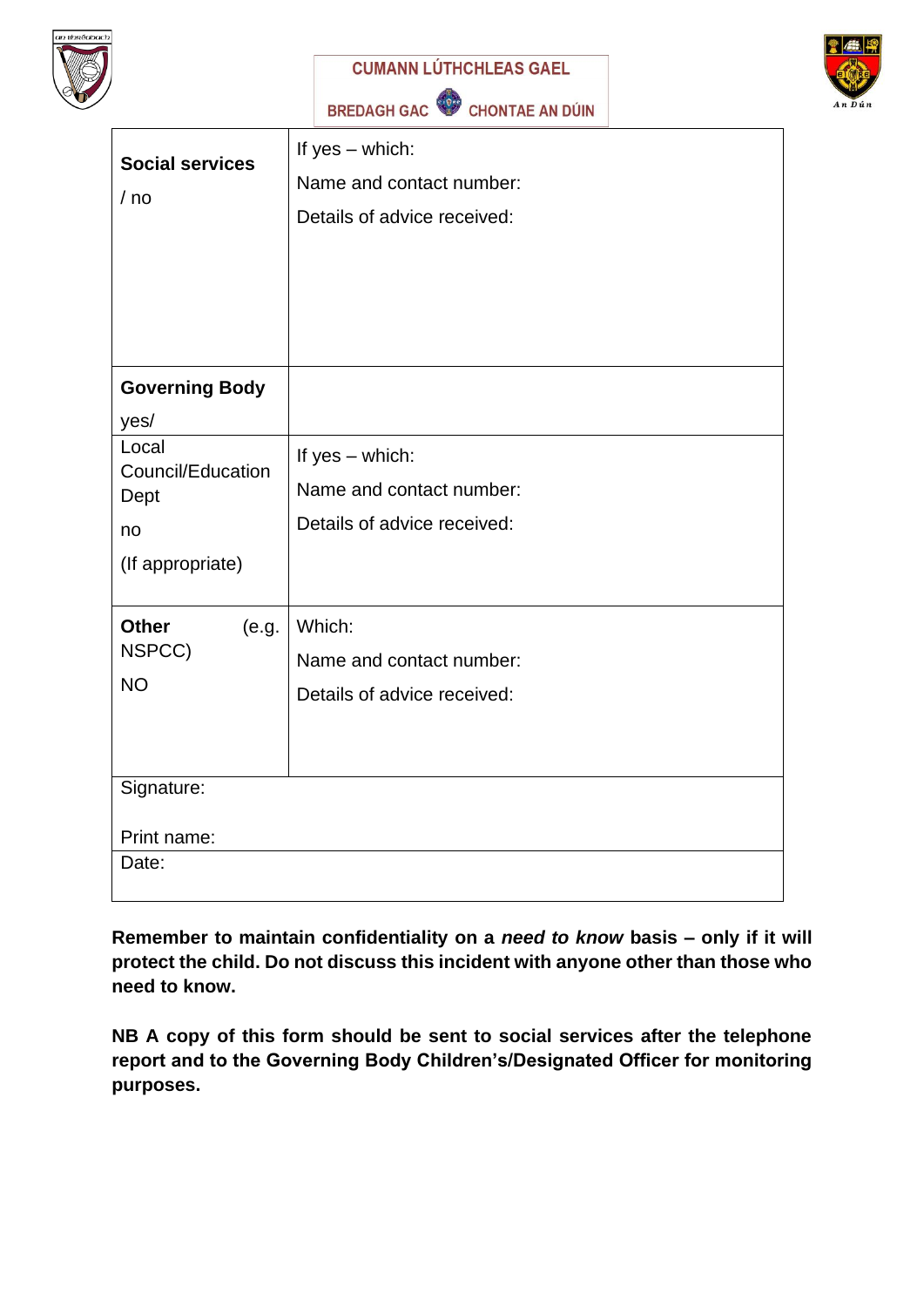







#### **APPENDIX 2 Child Protection Procedures REPORTING PROCEDURES RELATING TO BEHAVIOUR OF A MEMBER/VOLUNTEER OF BREDAGH GAC**

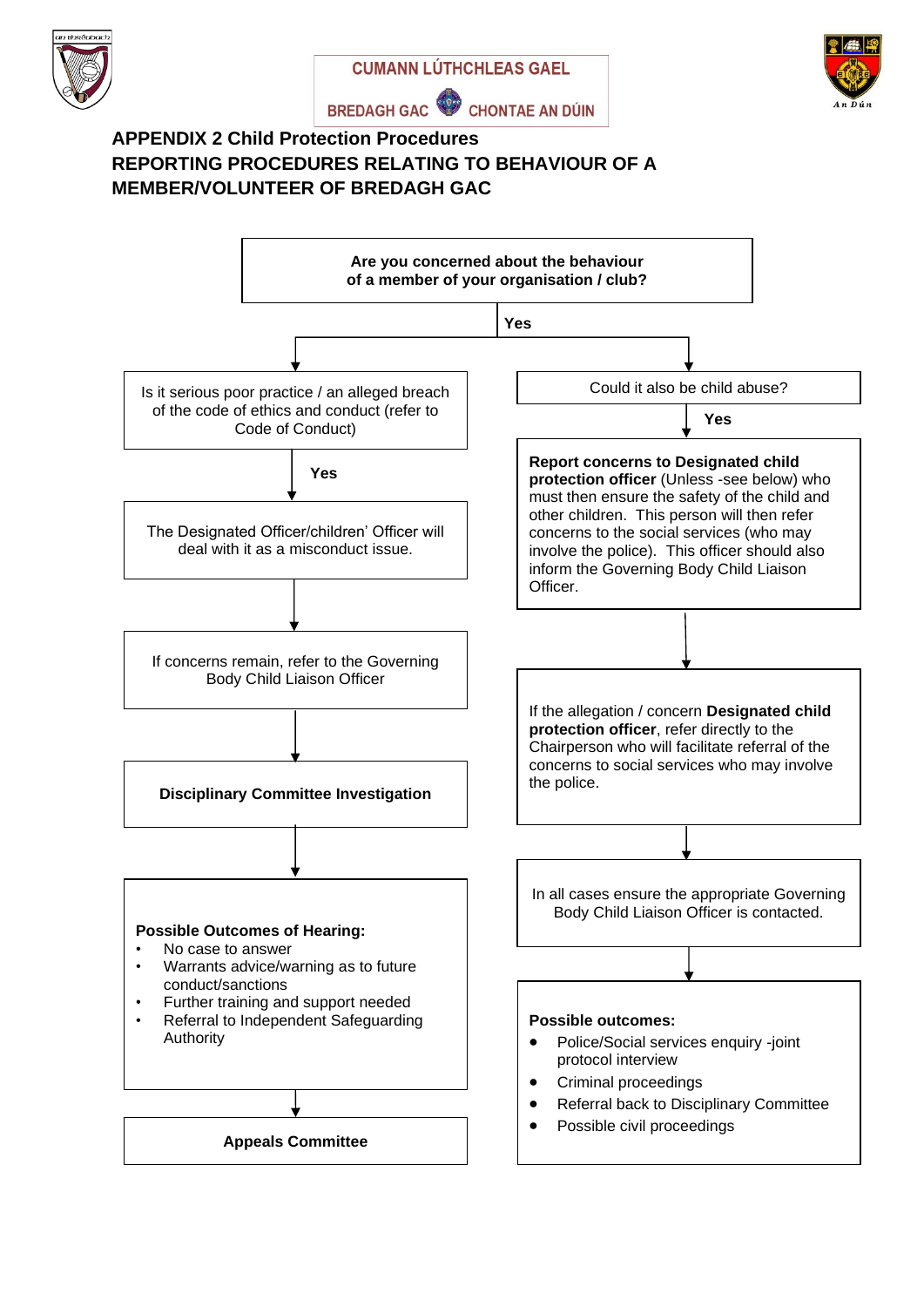





#### **APPENDIX 3 Child Protection Procedures**

### **REPORTING PROCEDURES IF CONCERN ABOUT BEHAVIOUR EXTERNAL TO THE CLUB**